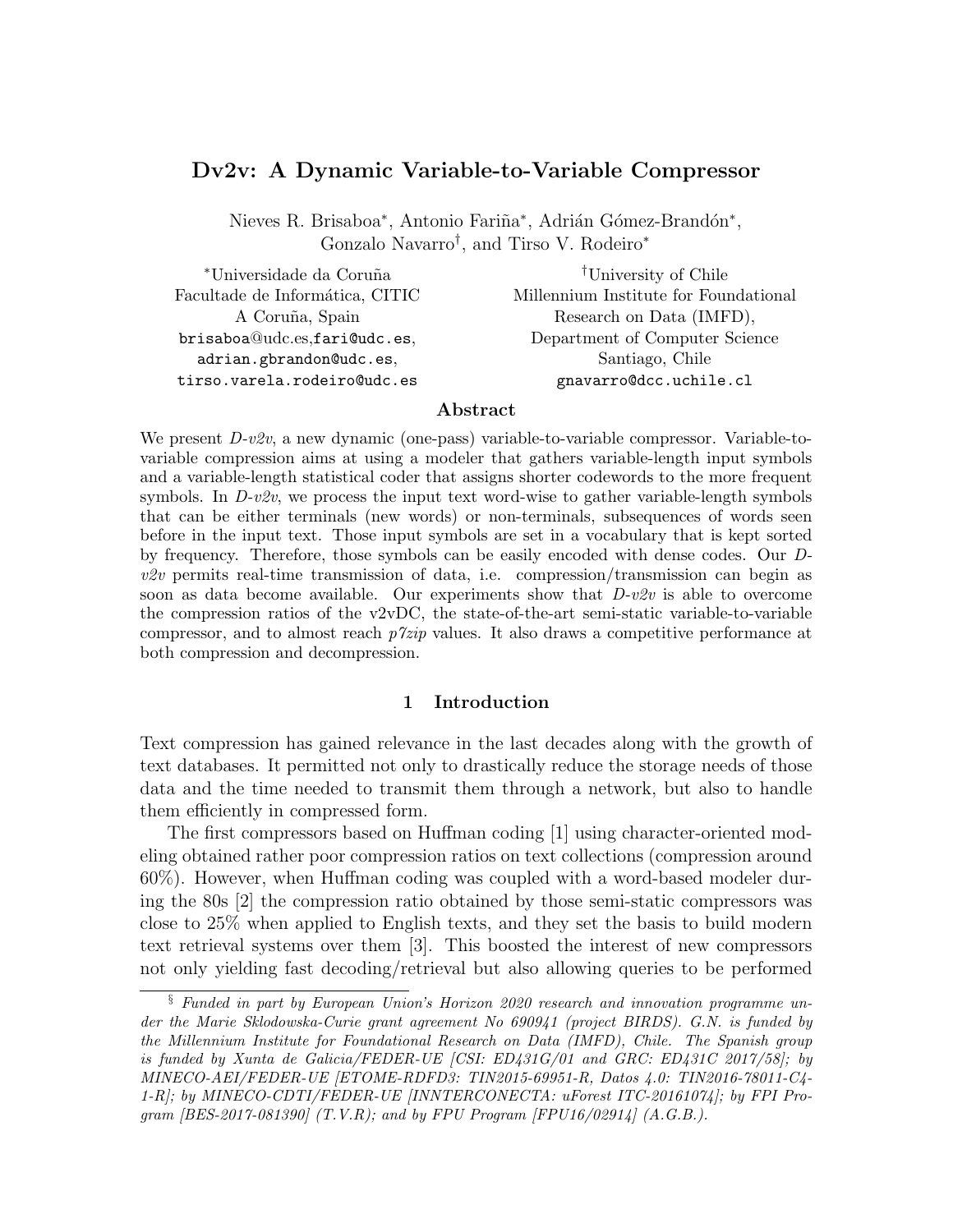in compressed form. At the end of the 90s, *Plain Huffman*  $(PH)$  and Tagged Huffman (TH) [4, 5] replaced the bit-oriented Huffman by byte-oriented Huffman to speed up decoding at the cost of loosing compression effectiveness (now around 30%). In addition, TH reserved the first bit of each byte to gain synchronization capabilities. Compression ratios worsened to around 34% but random decompression and fast Boyer-Moore type searches became possible. In the same line, the use of *dense codes* [6] allowed End-Tagged Dense Code (*etdc*) and  $(s, c)$  Dense Code (*scdc*) to not only retain the same capabilities of TH but also improve its compression ratios, which became very close to those of PH, and a simpler coding scheme that does not depend on the Huffman tree. Indeed, assuming we have *n* source symbols  $s_i$  ( $0 \le i \le n$ ) with decreasing probabilities, the codeword  $c_i$  corresponding to the *i*-th symbol can be obtained as  $c_i \leftarrow encode(i)$ , and the rank i corresponding to  $c_i$  can be obtained as  $i \leftarrow decode(c_i)$ . Both *encode* and *decode* algorithms perform in  $O(|c_i|)$  time [7].

Unfortunately, since PH is the optimal word-based 256-ary zero-order compressor, all those efficient and searchable word-based compression techniques, could never reach the compression of the strongest compressors (e.g.  $p\gamma zip$ ). This motivated the creation of v2vdc, the first word-based variable-to-variable<sup>1</sup> compressor [8]. v2vdc obtained similar compression ratios to those of  $p\gamma zip$  in English texts by parsing the text into both words and phrases (sequences of words) and then assigning codewords to them by using dense codes. Finally, the original words/phrases were replaced to create the compressed file.  $v2vdc$  improved the compression ratio of *etdc* by around 8−10 percentage points and besides it produced a still searchable compressed text.

Data transmission is another scenario where compression is of special interest. In some cases, the whole data is available and can be compressed with the most powerful compressors. However, there are scenarios where dynamic (one-pass) real time compression becomes necessary. That is, the compressor/sender must be capable of compressing the symbols on the fly as they arrive without the need of having the whole data before starting its compression/transmission. This could be the case of sensor data transmitted to a server, a digital library streaming a book to a electronic reader one page at a time, HTTP pages sent by a server during a HTTP session, etc. Even there exists powerful one-pass adaptive compressors such as those coupling arithmetic coding with k-order PPM-modeling [9], or those derived from the Lempel-Ziv family [10, 11], they do not match real-time requirements. Yet, we can find in the literature versions of dynamic character-based Huffman compressors [12, 13] and also word-based compressors such as the *Dynamic PH* (dph) [14], or the Dynamic *etdc* (detdc) [7, 14]. The later takes advantage of the simple on-the-fly encode and decode algorithms from etdc and permits both sender/compressor and receiver/decompressor to remain synchronized by simply keeping the same vocabulary of words sorted by frequency. Basically, assuming that, at a given moment, the vocabulary of the sender contains n words, when the sender inputs the next word  $w$  it could find it in its vocabulary at position i, so it simply sends  $c_i \leftarrow encode(i)$  to the receiver. Otherwise, if w is a new word, it sends  $c_n \leftarrow encode(n)$  (used as an escape codeword) followed by

<sup>1</sup>Variable-to-variable compression aims at using a modeler that gathers variable-length symbols and a variable-length statistical coder that assigns shorter codewords to the more frequent symbols.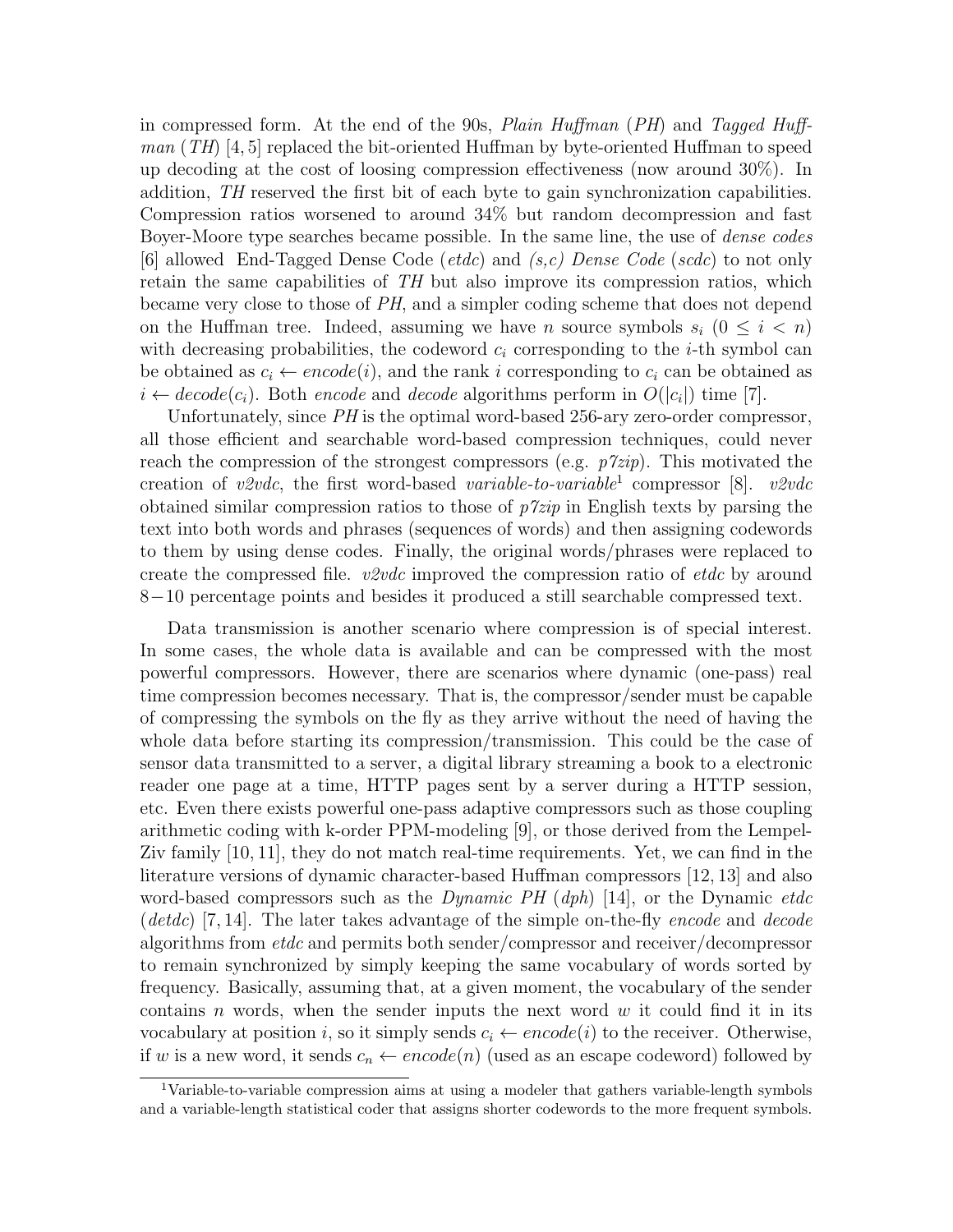w in plain form. In any case, the encoder increases the frequency counter  $f$  of  $w$  to  $f + 1$  and runs a simple *update* algorithm that swaps w with the first word that has frequency equal to  $f$ . This *update* algorithm keeps the vocabulary of words sorted by frequency and runs in  $O(1)$  time. The receiver is also very simple. It receives a codeword  $c_i$  and runs  $i \leftarrow decode(c_i)$ . Then, if  $i < n$  it has decoded the word  $w_i$  at the *i*-th entry of the vocabulary. Otherwise, if  $i = n$  it receives a new word in plain form and adds it at the end of the vocabulary. Finally, a similar update procedure to that of the sender is run to increase the frequency of that word and to keep the vocabulary sorted. A variant based on *scdc* (*dscdc*) is also available [7]. Finally, more recent lightweight versions of detdc and dscdc, using asymmetric compression/decompression procedures to reduce the work done at decompression, were also created [15]. *detdc* displayed similar compression ratios to those of the semi-static *etdc* (around  $33\%$ ) while yielding fast compression and decompression. Yet, as for  $etdc$ , its compression effectiveness is far from the stronger variable-to-variable counterpart  $v2vdc$ .

In this work, we create a dynamic (one-pass) variable-to-variable variant of *detdc* named  $D\nu 2v$ . We follow the same ideas from *detac* to keep both sender and decoder synchronized. The variable-length symbols in our vocabulary will be arbitrary length sequences of words that can be either single-words (terminals) or repeating pairs of symbols (that again can be terminals or not) that have occurred previously in the input sequence. We use a sort of Patricia tree [16] to efficiently handle the subsequences seen before in the input sequence. Note that our ability to choose good/relevant variable-length sequence of words will determine the success of our new compressor. However, finding the smallest grammar for a text is a NP-complete problem [17]. To overcome this, several heuristics exist:  $\frac{1}{278}$  [11] looks for existing substrings in the already processed sequence; repair replaces pairs of repeating symbols recursively [18]; Sequitur [19] replaces a pair of repeating phrases in the processed sequence by a new phrase; or others such as [20] where the grammar induced ensures that non-terminals do only contain terminals. In  $D-v2v$ , our strategy to gather input symbols representing variable-length sequence of words is similar to that of Sequitur, whereas the semi-static v2vdc followed the approach from [20] supported by a suffix array [21] of the text and the corresponding longest common prefix structure. We will show that our simpler procedure also yields competitive compression values.

## 2 Our proposal: D-v2v

As we have explained,  $D-v2v$  is a dynamic (one-pass) compressor.  $D-v2v$  processes the input text and gathers symbols that represent sequences with a variable number of words. We use a sort of trie to help the parser to detect sequences of words that appeared before. We keep those symbols sorted by frequency. In this way, we can use the etdc encoder to encode them directly from their positions in the vocabulary. The decompressor/receiver is simpler because it only has to decode the received codewords and to keep the table of symbols sorted by frequency (synchronized with the sender).

In the next sections we conceptually describe the *parser* and the *encoder* procedures of the sender/compressor component, and also the *decoder* procedure that is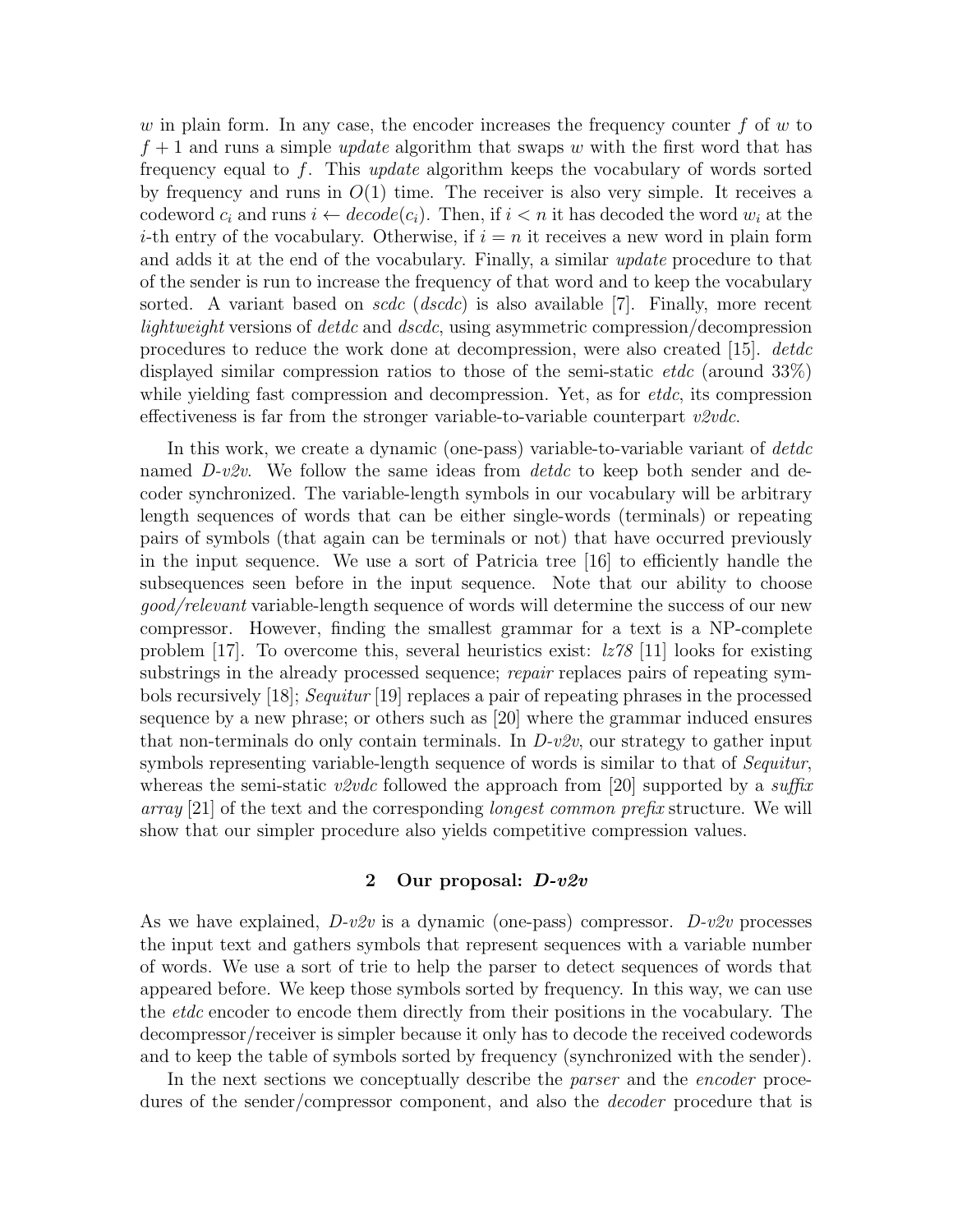$$
T = ...S2 \ wnew S3 S5 w1 w2 w3 w4 w5 w6 w8
$$
  
\n
$$
T = ...S2 \ wnew S3 S5 w1 w2 w3 w4 w5 w7...
$$

Figure 1: Non-terminal creation example.

the core of the receiver/decompressor component.

#### Parsing algorithm used by the sender

Our parser scans the text and splits it into tokens/symbols of one or more words that can be:

- *terminal symbols*. Those representing just one word. They are created when a new word is parsed.
- non-terminal symbols. Those composed by two different symbols, which can be terminals or non-terminals. Therefore, each non-terminal, represents at least a sequence of two words.

During the parsing, the sender reads the text one word at a time. If the next read word was not in our vocabulary, two symbols are created:  $i)$  a terminal symbol  $S_{new}$  which represents the new word (the sender will notify the receiver about this new word as we will show in the next section); and  $ii$  a non-terminal  $S_{new+1}$  which appends  $S_{new}$  to the previous sent symbol. For example, in Figure 1, after sending  $S_2$  we read the new word  $w_{new}$ . Therefore, a terminal symbol  $S_{new}$  is created for that word and then a non-terminal symbol  $S_{new+1}$  is created for  $S_2||S_{new}$ .

Otherwise, if the next read word is a prefix of any symbol from the vocabulary, we store such word in RS (read sequence). We keep reading the text word by word and append those words to  $RS$  until  $RS$  becomes an unknown sequence. At this moment, we send the symbol which corresponds to the longest known prefix of RS. Then, a new non-terminal symbol containing the current sent symbol and the previous one is created. In the example of Figure 1, let us assume that  $S_8$  is a non-terminal that expands into the sequence  $w_1w_2w_3$ , and  $S_{10}$  produces  $w_1w_2w_3w_4w_5w_6$ , where  $S_{10}$  is the unique non-terminal symbol starting by  $w_1w_2w_3w_4w_5$ . After sending the symbol  $S_5$ , we are at  $w_1$  and we read the next words  $w_1 \ldots w_5$  one word at a time. We keep reading words until we reach  $w_7$ . At that moment,  $RS \leftarrow w_1w_2w_3w_4w_5w_7$  is not a prefix of the sequence in  $S_{10}$  and we stop processing the text. Note that, since the symbol containing the longest known prefix of  $RS$  corresponds to  $S_8$ , we send  $S_8$  (the way to encode  $S_8$  will be explained in detail in the next section) and we create a new non-terminal symbol  $S_{new}$  for  $S_5||S_8$ . We will continue parsing from  $w_4$  on.

In practice, we are using a set of known sequences  $KS$  which stores every previously created terminal and non-terminal symbols. If we are sending the message "the more I know about you the more I know about me", at the beginning we have  $KS = \emptyset$  and we read the first word "the". Since KS is empty, there is no sequence which starts with "the", thus we add it to KS, at position  $i = |KS| = 0$ , the symbol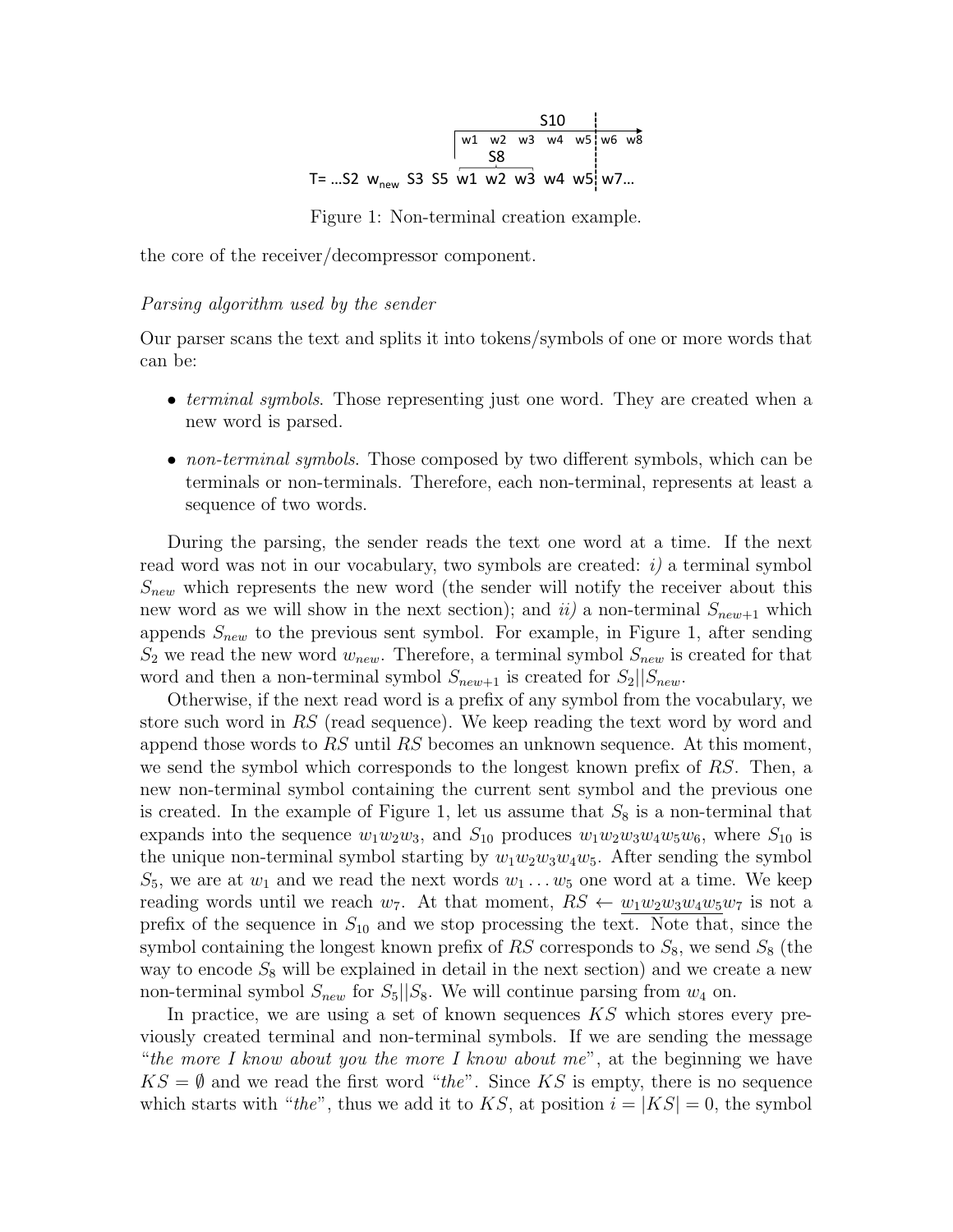$S_i = S_0 = "the",$  and we send  $S_0$  to the receiver. Then we read "more", which is also a new word. Now we have to add both the new terminal symbol  $S_1 = "more"$  ( $S_1$  is also sent to the receiver) and the new non-terminal symbol  $S_2 = "the more"$  to KS.

After processing the word "you", KS is composed by  $\{S_0: "the", S_1: "more",$  $S_2$ : "the more",  $S_3$ : "I",  $S_4$ : "more I",  $S_5$ : "know",  $S_6$ : "I know",  $S_7$ : "about",  $S_8$ : "know about",  $S_9$ : "you",  $S_{10}$ : "about you"} and we continue reading "the". Since the current read sequence  $RS = "the"$  exists in KS, we read the next word and append it to RS. Now,  $RS = "the more"$  matches the symbol  $S_2$  stored in KS. In the next step, we update RS to "the more I". Since that sequence is not included in  $KS$ , we send  $S_2$ to the receiver and we create a new non-terminal that includes the previous and the current sent symbol:  $S_{11} = S_9||S_2 = "you the more".$ 

We need a mechanism to check if  $RS$  is within the set of known sequences  $KS$  and to obtain its symbol identifier, i.e. its rank in  $KS$ . In order to perform those tasks efficiently we use a structure based on the Patricia-tree, where each branch represents a sequence, and all the sequences that start with the same prefix descend from the same node.<sup>2</sup> The last property is important, as it allows us to search incrementally for the longest sequence contained in  $RS$ . For example, after reading the second "the"  $(RS = "the")$  we access to the trie of Figure 2 and go through the branch labeled with "the" reaching the node- $(0)$ , which contains the identifier of  $S_0$ . Then, we read "more"  $(RS = "the more")$ , hence we descend from node- $\overline{0}$  to node- $\overline{2}$ , which contains the symbol  $S_2$ . Finally, we read "I"  $(RS = "the more I")$ . Since we cannot descend from node- (2), the longest known sequence is "*the more*" and its symbol is  $S_2$ .

## Encoding procedure

Every parsed symbol must be encoded and sent to the receiver. We encode them using *etdc* dense codes. We need to keep track of the number of times each symbol was sent (frequency) because, following *etdc* procedure, the codeword of a symbol depends only on its rank within the vocabulary sorted by frequency. Recall *etdc* assigns the shortest codewords to the most frequent symbols. Note that, each time a symbol is sent, its frequency is increased, and the codewords assigned to the symbols may change. For each parsed symbol  $S_i$  we send one codeword. In addition, when we send a terminal symbol for the first time  $(S_i = S_{|KS|})$ , we send that codeword, which acts as an escape codeword, followed by the word in plain format.

In order to encode the symbols, we use a *codebook* where we store all the information required to compute the codeword of each symbol. Each entry in *codebook* corresponds to a symbol  $S_i$  and stores a tuple  $\langle l, r, freq, voc \rangle$  as shown in Figure 2(left). l and r represent the sequence of each symbol. If the symbol is a non-terminal, l and r are pointers to the entries of *codebook* where the left and right symbols of the non-terminal are stored. Otherwise, if the symbol is a terminal, l stores the word itself and r is set to -1. *freq* stores the frequency of the symbol<sup>3</sup> and voc holds the position of the symbol within the vocabulary sorted by frequency. The codeword  $c_i$ 

<sup>2</sup>We implemented a bit-oriented trie where unary paths are stored in their parent node.

<sup>&</sup>lt;sup>3</sup>Every non-terminal symbol is created with frequency 0.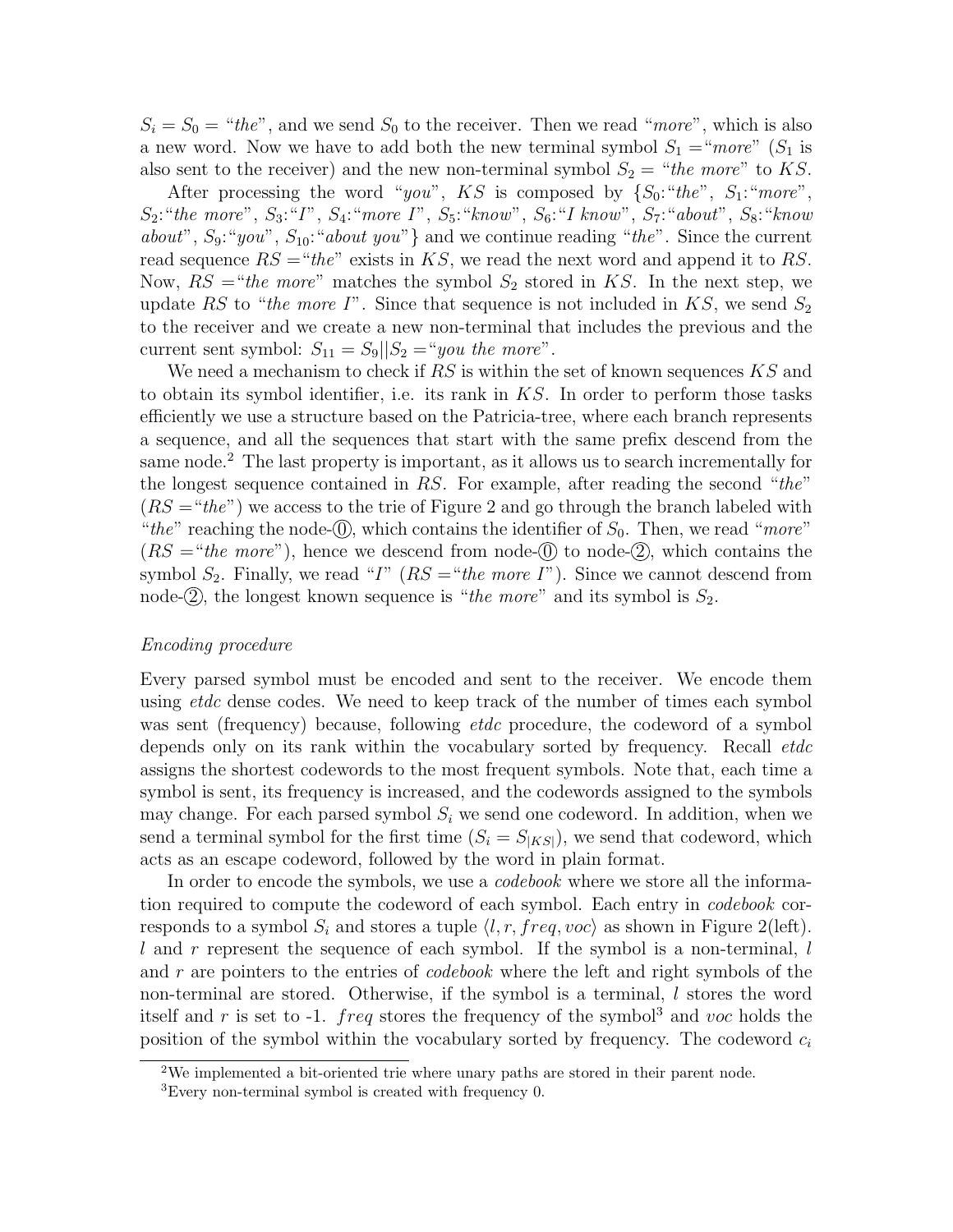corresponding to the symbol  $S_i$  stored in the *i*-th entry of the codebook is obtained as  $c_i \leftarrow etde.encode(voc|i|)).$ 

To keep the vocabulary sorted by frequency we use two arrays: pos and top. Array pos keeps the symbols sorted by frequency in decreasing order. Actually,  $pos[i] = j$ indicates that the *i*-th most frequent symbol is stored in the *j*-th entry of the *codebook*. Consequently, note that all the symbols with the same frequency are pointed to from consecutive entries in pos. Array top contains a slot for each frequency value. For every possible value of a frequency f,  $top[f] = x$  means that the first symbol with frequency f is at position x in pos. For example, in Figure 2(left) the array top indicates that the codewords of frequency 1 start at position 0 within pos. We can observe that the gap between  $top[0]$  and  $top[1]$  is 6, thus  $pos[0..5]$  point to the 6 entries within *codebook* that hold all the symbols with frequency 1.

With the help of the arrays pos and top, we can easily add the new symbols at the end of *codebook*. Those arrays are also necessary to update the frequencies and positions in the vocabulary in  $O(1)$  time without reordering the *codebook*. In our example, after inserting "you", the table remains in the state of Figure 2(left). As we explained before, in the next step we send  $S_2 = "the more"$  which is the symbol at position 2. Therefore, we increase the frequency at  $freq[2]$  to 1. We look for the position of the first symbol with frequency 0 by using  $top[0] = 6$ . After that, we swap  $voc[2]$  and  $voc[6]$ , so now  $voc[2] = 6$  and  $voc[6] = 9$ . As we changed voc, we also have to update pos accordingly. Therefore, we modify  $pos[6] = 2$  and  $pos[9] = 6$ . Finally, as now the list of symbols with  $f = 1$  has been increased by one, the list of words with  $f = 0$  starts one position further, so we update  $top[0] = 7$ .

## Receiver procedure

The receiver works symmetrically to the sender. It decodes either a codeword corresponding to a known symbol or an escape codeword followed by a new word (terminal) in plain form. After decoding a symbol, we also add a new non-terminal composed of the last two decoded symbols to keep the codebook synchronized with the sender. This allows the receiver to rebuild the same model handled by the sender and to recover the original text. To carry this out the receiver also has a *codebook* and an auxiliary top array. The codebook is composed of columns offset, length, and freq. Each time we create a new symbol (i.e. we either received a new word or we created a new non-terminal), we set in offset a pointer to the position of the first occurrence of that symbol within the decompressed text. The length (in chars) of the text represented by such symbol is kept in *length. freq* stores the frequency of the symbol.

In Figure 2(right) we can observe the state of the receiver after decompressing "the more I know about you the more". Now the sender transmits the symbol  $S_8 = "I$ know" encoded with etdc. The receiver decodes the codeword into 8. It accesses to the *codebook* at position 8 and retrieves offset  $[8] = 9$  and length  $[8] = 6$ , thus the decoder recovers the sequence "I know" from the decompressed text from position 9 to 14. Afterwards, we update the decompressed text to "the more I know about *you the more*"||" I know". Then, we increase  $freq[8]$ , and we swap the rows in the codebook at positions 8 and  $top[0] = 7$  (recall  $top[0]$  is the first row with frequency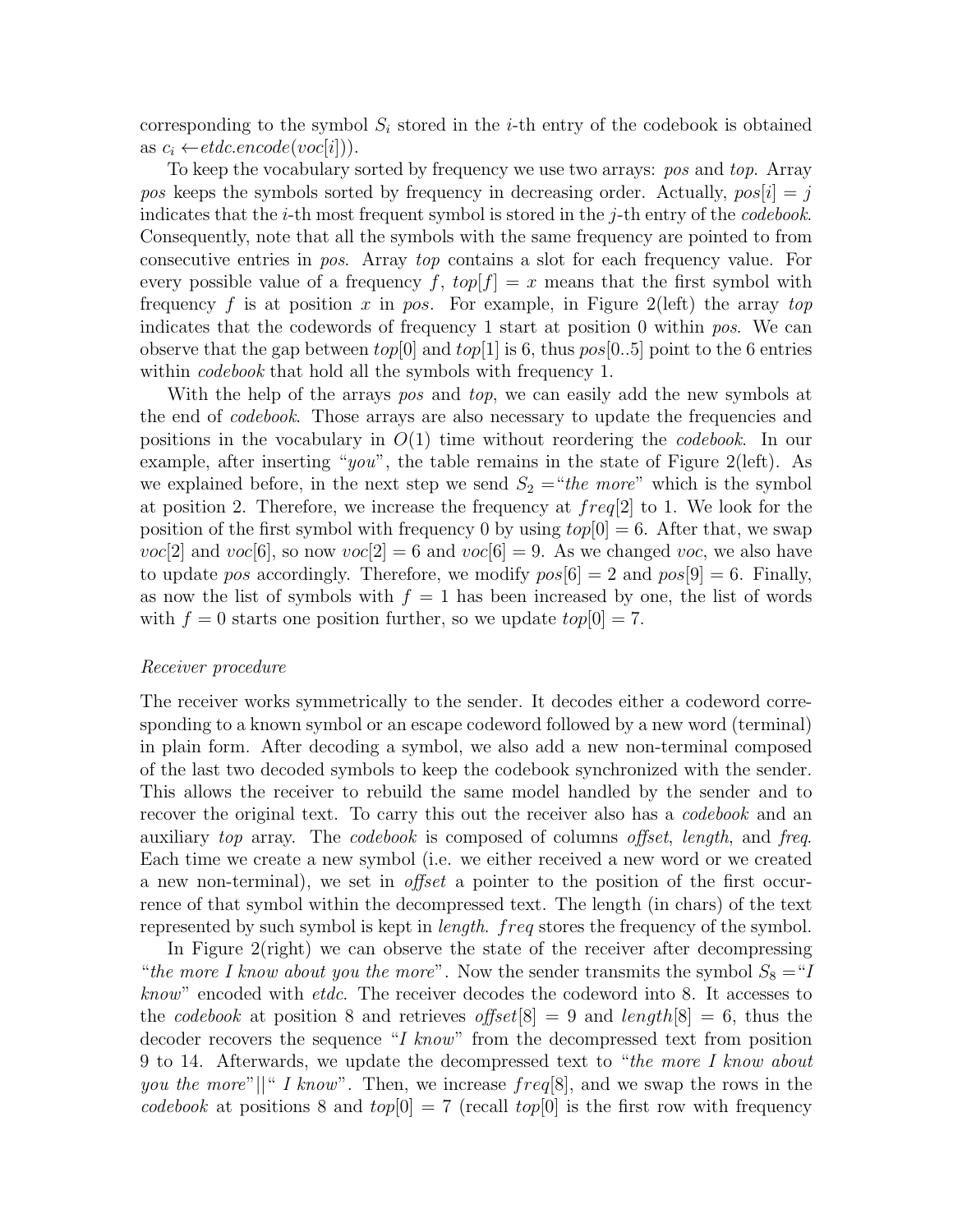

Figure 2: Strutures used in both compressor (left) and decompressor (right) when processing the sentence: "the more I know about you the more I know about me". The black branches in the trie represent its stage after processing the word "you".

equals to 0). Finally, since the first row with frequency equals to 0 is moved to the next position, we update  $top[0] = 8$ .

# 3 Experimental evaluation

We performed experiments to compare the compression effectiveness as well as the performance at compression and decompression of  $D\n\negthinspace\negthinspace\negthinspace v2v$  with those of  $det d^4$  and  $v2vdc$ , which are respectively the previous dynamic word-based technique that makes up the basis of  $D-v2v$ , and the state-of-the-art when considering semi-static variableto-variable compression based on dense codes. In the case of  $v2vdc$ , we considered the two variants proposed in [8], i.e.  $v2vdc$  and  $v2vdc<sub>H</sub>$ . The former one uses a simpler heuristic to gather phrases, whereas the latter uses a more complex heuristic that yields better compression at the cost of increased compression time. Given that in D-v2v new words are sent in plain form, we included two variants of v2vdc and v2vdc<sub>H</sub> that, as in [8], respectively represent the words in the vocabulary in plain form or compressed with lzma. In addition, we have included some of the most well-known representatives from different families of compressors:  $p7zip$  and  $lzma$ <sup>5</sup>,  $bzip2$ <sup>6</sup>, and an implementation of  $re\text{-}pair$ ,<sup>7</sup> coupled with a bit-oriented Huffman.<sup>8</sup>

We used three text datasets from TREC-2 and TREC-4 named Ziff Data 1989-1990 (ZIFF), Congressional Record 1993 (CR) and Financial Times 1991 (FT91). In addition, we created a large dataset (ALL) including ZIFF and AP-newswire from trec-2, as well as Financial Times 1991 to 1994 (FT91, FT92, FT93, and FT94) and ZIFF from TREC-4. We also included three highly repetitive text datasets: *world\_leaders.txt* (WL), english.001.2.txt (ENG) and einstein.en.txt (EINS) from PIZZACHILI.<sup>9</sup>

 $^{4}$ http://vios.dc.fi.udc.es/codes

 $5$ http://www.7-zip.org

<sup>6</sup>http://www.bzip.org

 $7$ http://raymondwan.people.ust.hk/en/restore.html

 $8$ https://people.eng.unimelb.edu.au/ammoffat/mr\_coder/

<sup>&</sup>lt;sup>9</sup>http://pizzachili.dcc.uchile.cl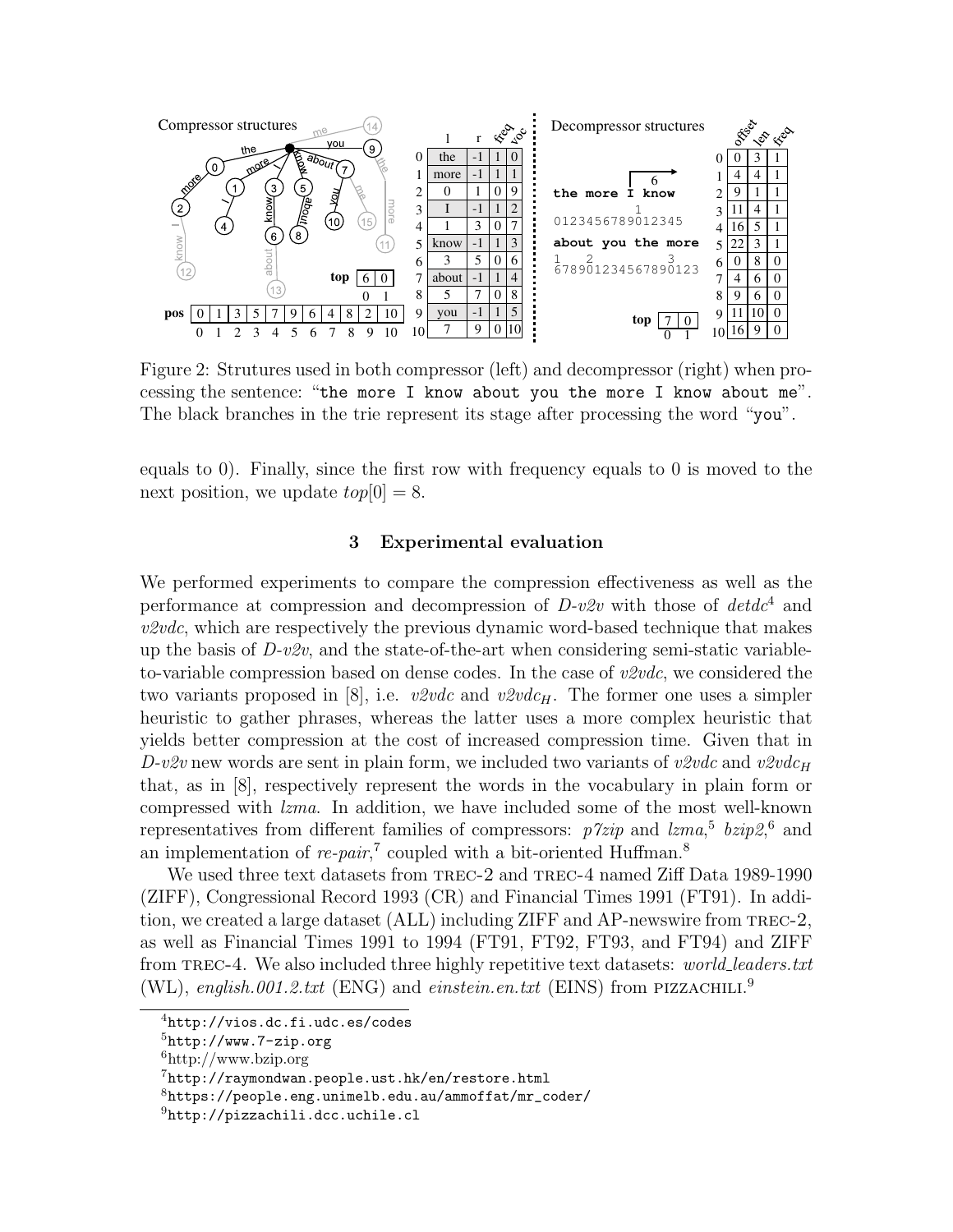Our test machine is an Intel(R)  $Core(TM)$  i7-3820 $@3.60GHz$  CPU (4cores-8siblings) with 64GB of DDR3-1600Mhz. It runs Ubuntu 12.04.5 LTS (kernel 3.2.0-126-generic). We compiled with gcc 4.6.4 and optimizations  $-09$ . Our time results measure CPU user time.

|                |                | $v2$ vdc   | $v2vdc_H$                | v2vdc       | $v2$ vdc $_{H}$          |         | Repair                   | Izma            |           |       | bzip2 | Size Plain |
|----------------|----------------|------------|--------------------------|-------------|--------------------------|---------|--------------------------|-----------------|-----------|-------|-------|------------|
|                | $_{\rm Detdc}$ | lzma words |                          | plain words |                          | $D-v2v$ | $+ sH u f f$             | def<br>$-9 - e$ |           | p7zip | def   | (KB)       |
| <b>FT91</b>    | 35.64          | 27.15      | 26,65                    | 30,11       | 29,61                    | 28,60   | 24.00                    | 25,50           | 25.25     | 25,52 | 27.06 | 14.404     |
| CR             | 31,99          | 23,55      | 23,13                    | 24,73       | 24,31                    | 22.86   | 20.16                    | 22.05           | 20,83     | 21,63 | 24.14 | 49.888     |
| ZIFF           | 33,79          | 24,01      | 23,60                    | 24,66       | 24,25                    | 23,14   | 20,33                    | 23.40           | 21,64     | 22.98 | 25.10 | 180.879    |
| $\mathbf{ALL}$ | 33.66          | 22.81      | $\overline{\phantom{a}}$ | 23,39       | $\overline{\phantom{a}}$ | 22,67   | $\overline{\phantom{a}}$ | 23,23           | 21,34     | 22.80 | 25,98 | 1.055.391  |
| WL             | 15.06          | 4.13       | -                        | 4.44        | $\overline{\phantom{0}}$ | 2.90    | 1.43                     | 1,30            | $_{1.11}$ | 1,39  | 6,94  | 45.867     |
| ENG            | 35.21          |            |                          |             |                          | 5,52    | 2.17                     | 0.55            | 0.55      | 0.55  | 3.73  | 102.400    |
| <b>EINS</b>    | 30,14          | 0.97       |                          | 0.98        |                          | 0.27    | 0.07                     | 0.07            | 0.07      | 0.07  | 5,17  | 456.667    |

Table 1: Compression ratio (%) with respect to the size of the plain text dataset.

In Table 1, we compare the compression ratios obtained. We can see that D-v2v is able to improve the results of v2vdc (and v2vdc<sub>H</sub>) in all datasets (results with  $\cdot$ indicate failed runs). This is remarkable since we are sending new words in plain form, while the best values or  $\mathit{v2vdc}$  are drawn when it encodes the vocabulary of words with *lzma*. As expected, by using not only words in the vocabulary of symbols allows  $D\nu\ell v$  to overcome the original detdc by more than 10 percentage points in regular English datasets, and completely blows *detdc* out in repetitive collections. On regular texts,  $D-v2v$  and  $p7zip$  obtain similar values on the largest dataset, yet in the other datasets the fact of exploiting char- rather than word-based regularities benefit  $p^{\gamma}zip$ , lzma, and re-pair. In repetitive text collections, char-level repetitiveness is higher than at word-level, and in addition, the fact of sending words in plain form harms  $D-v2v$  compression. In practice, even though compression is good in  $D-v2v$ , it is typically far from re-pair, p7zip, and lzma.

In Table 2, we include both compression and decompression times.  $D-v2v$  is faster at compression than  $p\textit{7zip}$ , lzma, and re-pair. It is on a par with  $v\textit{2vdc}_H$ , and it is slower than *bzip2*. Of course *detdc*, which has not to deal with the detection of seen subsequences, is much simpler and faster than D-v2v.

At decompression, we can see that again  $D\nu 2v$  is the fastest technique in all cases, with the exception of  $detdc$  and  $v2vdc$  when dealing with non-repetitive English texts. Note that, in this case,  $v2vdc$  compression is similar to that of  $D-v2v$  and consequently both decode approximately the same number of codewords. However,  $v2vdc$  has not to perform an *update* procedure after decoding each symbol nor to generate a new nonterminal. *detdc* has to decode more symbols than  $D-v2v$  due to its worse compression. Yet, again it is simpler because it does not have to deal with non-terminals, only with words. In the repetitive collections  $D\nu 2v$  compresses much more than  $v2vdc$  and detdc, which leads to a compressed file with much less codewords than those of detdc and  $v2vdc$ , and this amortizes the cost of the *update* procedure required after decoding each codeword.

In Table 3, we can see memory usage at compression time. In this case, our current implementation of the trie in  $D-v2v$  requires lots of memory. At decompression time, we only have to deal with the *codebook* (the size of *top* is negligible), and the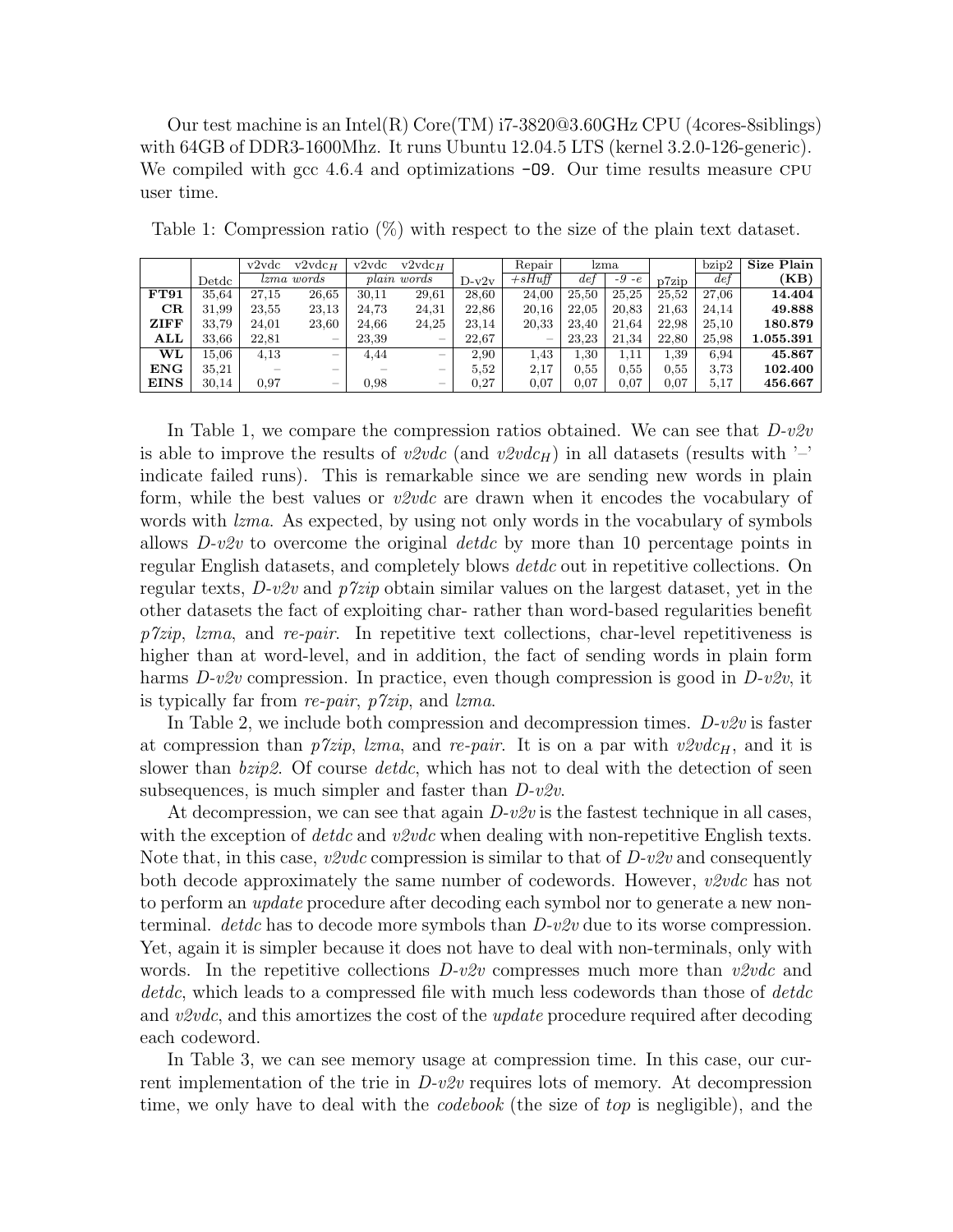memory usage becomes much more reasonable. Yet, the number of entries in the *code*book is still very high in most datasets:  $\{1,6M@FT91\}$ ;  $\{4,3M@CR\}$ ;  $\{15,4@ZIFF\}$ ; {81,2M@ALL}; {0,44M@WL}; {1,8M@ENG}; {0,3M@EINS}.

|                |                        |       | v2vdc      | v2vdcH                          | v2vdc       | v2vdcH                                |         | Repair    |        | lzma     |        | bzip2             |
|----------------|------------------------|-------|------------|---------------------------------|-------------|---------------------------------------|---------|-----------|--------|----------|--------|-------------------|
|                | Text                   | Detdc | lzma words |                                 | plain words |                                       | $D-v2v$ | $+ sHuff$ | def    | $-9 - e$ | p7zip  | def               |
| time<br>Compr. | FT91                   | 0.15  | 1.31       | 2.26                            | 1.28        | 2.27                                  | 5.81    | 8.37      | 9.17   | 10.66    | 9.06   | 1.19              |
|                | CR                     | 0.53  | 5.77       | 19.01                           | 5.72        | 19.10                                 | 19.03   | 39.84     | 32.61  | 44.09    | 33.67  | 4.07              |
|                | <b>ZIFF</b>            | 2.12  | 32.08      | 257.42                          | 31.94       | 258.03                                | 86.13   | 271.02    | 120.92 | 177.86   | 128.99 | 14.52             |
|                | ALL                    | 13.25 | 292.39     | $\equiv$                        | 289.05      | $\hspace{0.1mm}-\hspace{0.1mm}$       | 573.09  |           | 711.23 | 1167.86  | 768.22 | 86.71             |
|                | $\overline{\text{WL}}$ | 0.48  | 17.93      | -                               | 18.05       | $\hspace{1.0cm} \rule{1.5cm}{0.15cm}$ | 2.96    | 14.99     | 8.88   | 23.60    | 6.23   | $2.\overline{45}$ |
|                | <b>ENG</b>             | 1.71  |            | $\hspace{0.1mm}-\hspace{0.1mm}$ |             | -                                     | 13.39   | 58.97     | 28.37  | 57.34    | 28.31  | 8.45              |
|                | <b>EINS</b>            | 6.62  | 33205.00   | $\overline{\phantom{a}}$        | 33197.00    | $\hspace{0.1mm}-\hspace{0.1mm}$       | 30.48   | 205.33    | 60.98  | 115.12   | 57.13  | 54.95             |
|                | FT91                   | 0.09  | 0.08       | 0.09                            | 0.06        | 0.06                                  | 0.09    | 0.15      | 0.18   | 0.17     | 0.19   | 0.47              |
| time           | CR                     | 0.28  | 0.22       | 0.23                            | 0.20        | 0.21                                  | 0.31    | 0.65      | 0.54   | 0.54     | 0.54   | 1.54              |
| Decompr        | <b>ZIFF</b>            | 1.24  | 1.01       | 0.90                            | 0.94        | 0.86                                  | 1.50    | 2.69      | 2.13   | 2.14     | 2.14   | 5.83              |
|                | ALL                    | 7.68  | 9.13       | $\hspace{0.1mm}-\hspace{0.1mm}$ | 8.99        | $\hspace{0.1mm}-\hspace{0.1mm}$       | 11.63   | -         | 12.13  | 12.25    | 12.15  | 33.54             |
|                | $\bf WL$               | 0.16  | 0.06       |                                 | 0.06        | $\hspace{1.0cm} \rule{1.5cm}{0.15cm}$ | 0.02    | 0.28      | 0.05   | 0.05     | 0.09   | 1.00              |
|                | <b>ENG</b>             | 0.85  |            | $\overline{\phantom{0}}$        |             |                                       | 0.14    | 2.50      | 0.06   | 0.04     | 0.18   | 4.08              |
|                | <b>EINS</b>            | 3.22  | 0.33       | $\hspace{0.1mm}-\hspace{0.1mm}$ | 0.24        | $\hspace{0.1mm}-\hspace{0.1mm}$       | 0.05    | 1.71      | 0.15   | 0.15     | 0.71   | 9.40              |

Table 2: Compression and decompression times (in seconds)

Table 3: Memory usage (in MiB) at compression and decompression

|             |                        |       | $\overline{v2}$ vdc | v2vdcH     | v2vdc | v2vdcH      |         | Repair          |     | lzma     |       | bzip2          |
|-------------|------------------------|-------|---------------------|------------|-------|-------------|---------|-----------------|-----|----------|-------|----------------|
|             | Text                   | Detdc |                     | lzma words |       | plain words | $D-v2v$ | $+$ sHuff       | def | $-9 - e$ | p7zip | def            |
|             | FT91                   | 24    | 52                  | 52         | 52    | 52          | 1,194   | 380             | 94  | 192      | 165   |                |
|             | CR                     | 53    | 157                 | 157        | 157   | 157         | 2,635   | 1,286           | 94  | 504      | 193   |                |
|             | ZIFF                   | 126   | 625                 | 625        | 625   | 625         | 10,509  | 4,585           | 94  | 674      | 193   |                |
|             | ALL                    | 207   | 3,509               | $\equiv$   | 3,509 | $\equiv$    | 46,160  |                 | 94  | 673      | 193   | 8              |
| Compressor  | $\overline{\text{WL}}$ | 49    | 255                 |            | 255   |             | 478     | 1,268           | 94  | 469      | 193   | 7              |
|             | <b>ENG</b>             | 85    |                     |            |       | -           | 1,953   | 2,512           | 94  | 674      | 193   |                |
|             | <b>EINS</b>            | 152   | 44,821              | -          | 9,851 |             | 6,521   | 10,859          | 94  | 674      | 193   | 8              |
|             | FT91                   | 4     | 10                  | 20         | 20    | 10          | 20      | 13              | 9   | 15       | 17    | $\overline{4}$ |
| ecompressor | CR                     | 6     | 65                  | 65         | 65    | 65          | 51      | 30              | 9   | 50       | 19    | 4              |
|             | ZIFF                   | 14    | 121                 | 119        | 121   | 119         | 177     | 79              | 9   | 65       | 19    | 4              |
|             | ALL                    | 57    | 378                 |            | 378   | -           | 931     |                 | 9   | 65       | 19    | 4              |
|             | $\overline{\text{WL}}$ | 5     | 52                  | -          | 51    | -           | 6       | $1\overline{1}$ | 9   | 46       | 18    | 4              |
|             | <b>ENG</b>             | 9     |                     |            |       |             | 23      | 31              | 9   | 65       | 18    | 4              |
| ≏           | <b>EINS</b>            | 14    | 73.81               |            | 73.81 |             | 5       | 5               | 9   | 65       | 18    | 4              |

# 4 Conclusions and future work

We have described  $D-v2v$ , the first word-based dynamic variable-to-variable text compressor. We showed that  $D\nu\ell v$  obtains competitive compression ratios (similar to  $p^{\gamma}zip$  in English texts and that it is fast at both compression and (mainly) decompression. Even not included in the paper, note that looking for the occurrences of a given word  $P$  would be possible by counting the number of escape codewords until the first occurrence of  $P$  (that counter indicates the initial entry of the *codebook* where we add  $P$ ). From there on, by simulating the decompressing process we need to track the occurrences of the codeword corresponding to the terminal  $P$  and those codewords corresponding to all the non-terminals which include P.

The main drawback of  $D\nu 2v$  is that it needs lots of memory at compression to handle the subsequences (non-terminals) in the trie. As future work, we will improve